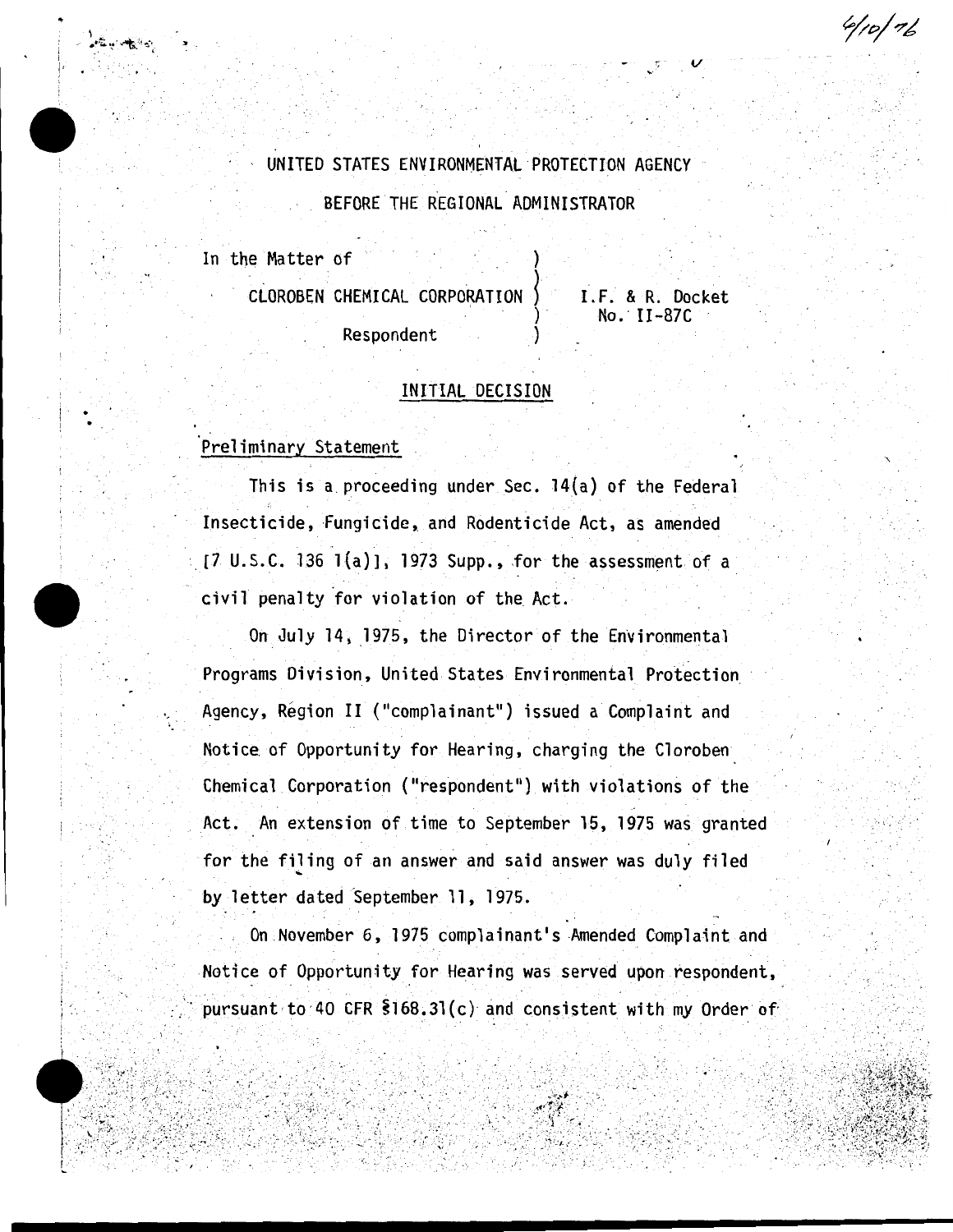October 23, 1975 granting leave to file said Amended Complaint. The original Complaint was amended by with drawing one of the two charges contained therein and adding two additional charges.

The Amended Complaint charged respondent with violation of Sec.  $12(a)(1)(E)$  [7 U.S.C. §136j(a)(1)(E)] by holding for sale a pesticide called Blue Seal Root Raider on or about January 8, 1975 in Kearney, New Jersey, which pesticide was not in compliance with the provisions of . FIFRA in that: ,···: ..  $\cdot$  .  $\cdot$ 

'·

... . ·t .·

.•

1. Said pesticide was misbranded in that the label borne by the product failed to bear an ingredient statement giving the\_name and percentage of each of the active ingredients, together with the total percentage of the inert ingredients. (FIFRA, as amended,<br>Section 12(a)(1)(E); Section 2(q)(2)(A).) Specifically, said product did not bear<br>any ingredient statement.

2. Said pesticide was misbranded in that the label did pot bear on the front panel or the part of the label displayed under customary conditions of purchase the warning statement "Keep out of reach of children," and the appropriate signal work (''Danger''). (FIFRA, as amended, Section 12(a)(1)(E); Section 2(q)<br>(1)(G).) Specifically, the statement "Keep out of reach of children" appeared on a side panel of the product's label, and the signal<br>word "Danger" did not appear at all.

 $\mathbb{R}^2$  $2 - 1$  . l

. ·,

 $\cdot$  . · I

.·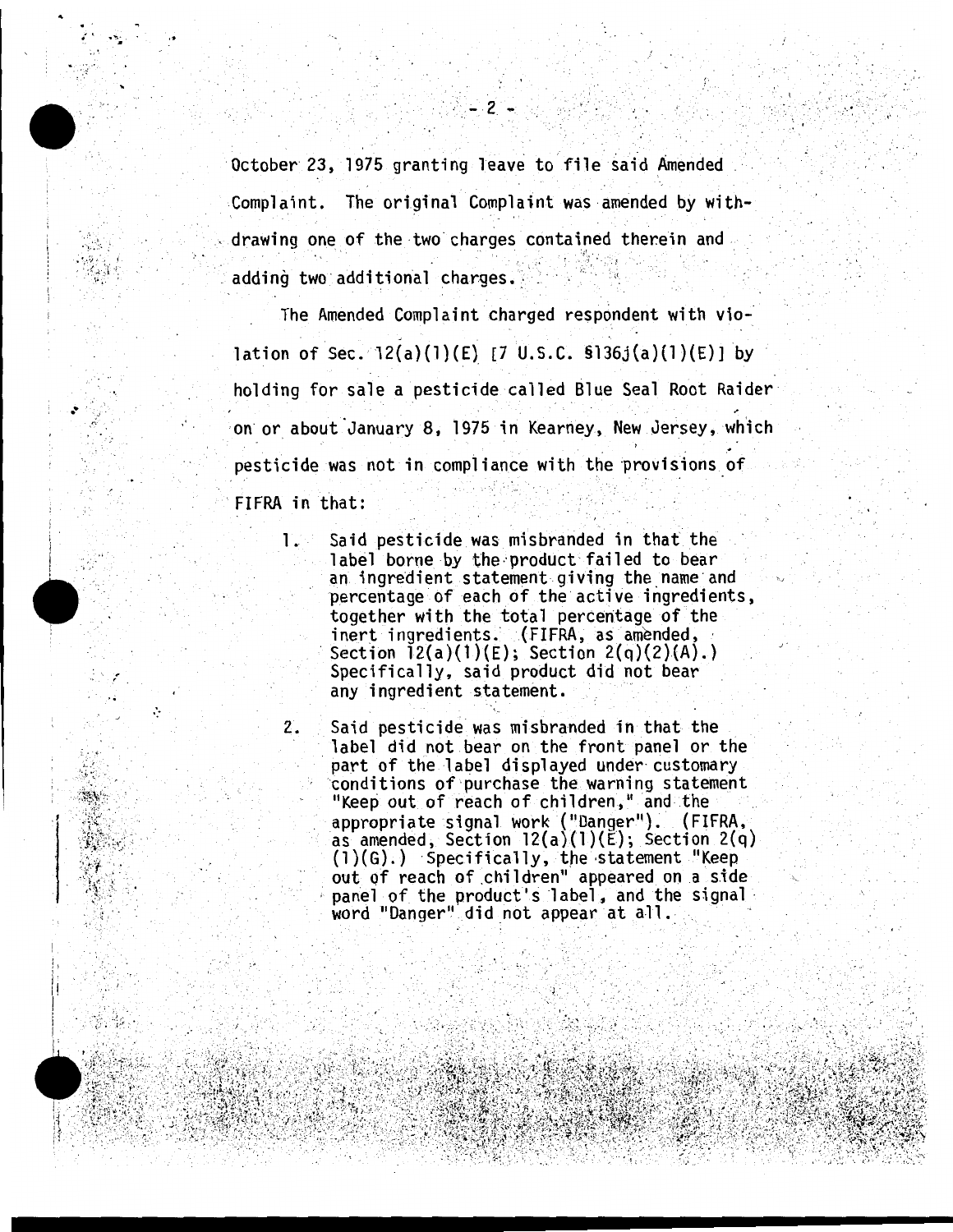- Said pesticide was misbranded in that the 3. precautionary labeling was not so placed as to render it conspicuous and likely to be read under customary conditions of purchase. (FIFRA, as amended, Section  $12(a)(1)(E)$ ; Section  $2(q)(1)$ (E).) Specifically, the label of said product did not bear the precautionary word "poison" on the front panel as required in connection with the product's approved registration, and by applicable requiations.  $(40$  CFR  $162.9(b)$ .)
- Said pesticide was misbranded in that the label 4. borne by the product failed to bear the product's assigned registration number. (FIFRA, as amended, Section  $12(a)(1)(E)$ ; Section  $2(q)(2)(C)(v)$ .)

Although Complainant asserts that the Agency's Civil Penalty Assessment Schedule (39 F.R. 27713) would have permitted assessment under Sec. 14(a) of FIFRA 1972 of a total of \$11,800.00 for the four violations charged in the Amended Complaint.  $\frac{1}{2}$  an assessment of \$5,000.00 for the four viola-

tions has been proposed as follows:

Charge  $1$  (No ingredient statement): \$3,000.

- (Legend "Keep out of reach of children" Charge 2 not on front panel/Failure of label to bear signal word "Danger"): \$1,500.
- (Precautionary word "Poison" not on Charge 3 front of  $label): $500.$
- (Failure of label to bear registration Charge 4 number): No monetary penalty.

Charge Code E5 (toxicity level: Danger): \$5,000. Charge Code E2 (toxicity level: Danger): \$2,800. Charge Code E14 (toxicity level: Danger): \$2,800. Charge Code E9 (violation appearing in combination with more than two additional charges): \$1,200. [Civil Penalty Assessment Schedule, 39 F.R. 27713 (July 31, 1974).]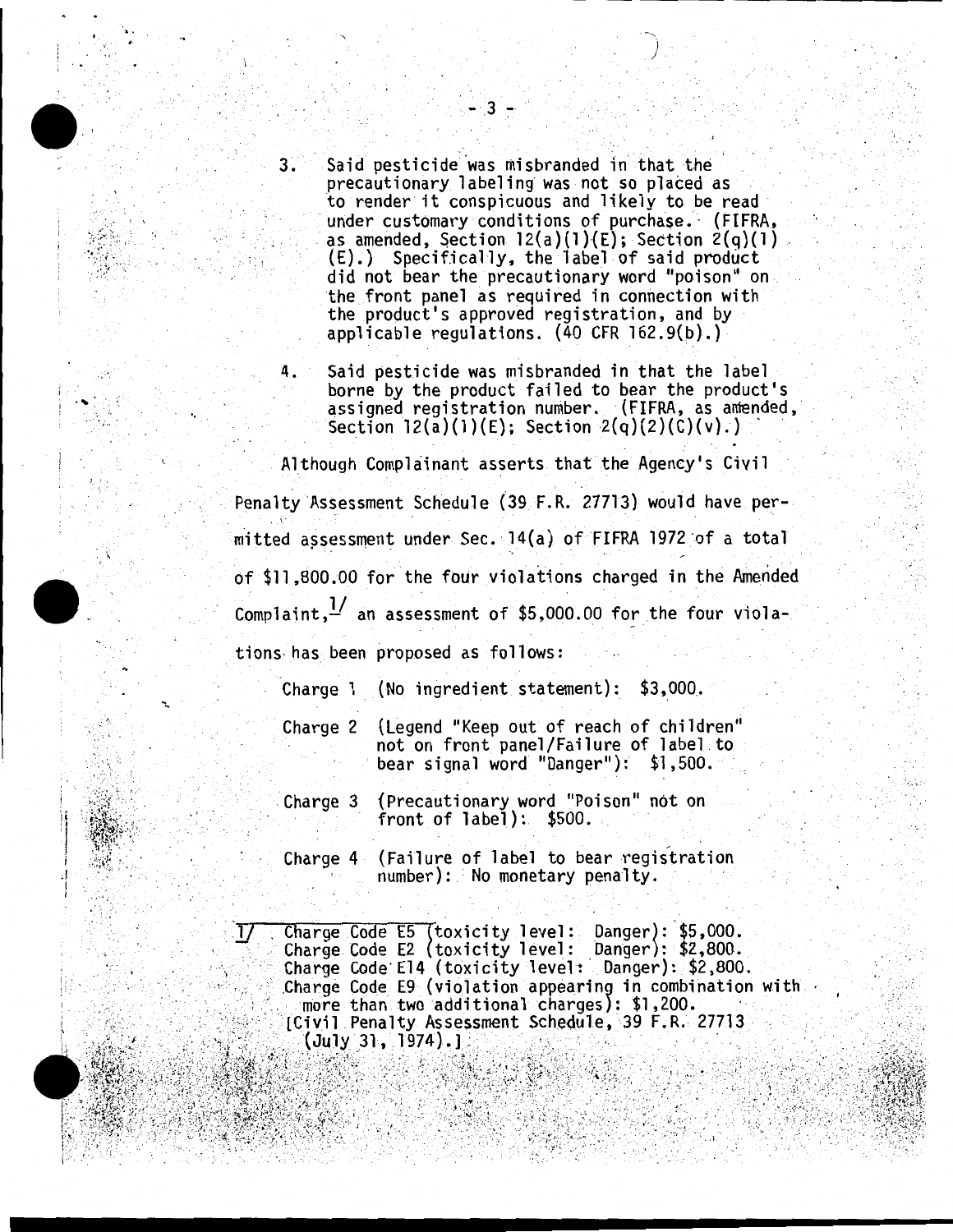It should be noted that neither the ALJ nor the Regional Administrator is bound by the amount of proposed penalty in the Complaint. See 40 CFR 168.46(b) and  $168.60$  (b)(3).

The Respondent, through counsel, filed an Answer which admits that all technical violations alleged did exist. See also TR. pp. 5 and 10. And further, the parties stipulated, EPAX 1, to all other facts relevant to this proceeding, such as the official visit by the Consumer Safety Inspector, the obtaining of the samples, the label in question, Res. Exh. 1, and to the fact that the product was properly registered with EPA under No. 5819-2.

The question then to be decided here relates solely to the assessment of a civil penalty.

Respondent does assert in its Answer that there are mitigating circumstances as follows:

Respondent did not prepare the label in question, 1. but acquired it as the result of the purchase of all property of the Blue Seal Chemical Co. approximately eight years ago and continued to use it.

Only 32 50-1b. drums of the product were sold dur- $2.1$ ing the most recent fiscal year with a sale value of approximately \$650.00.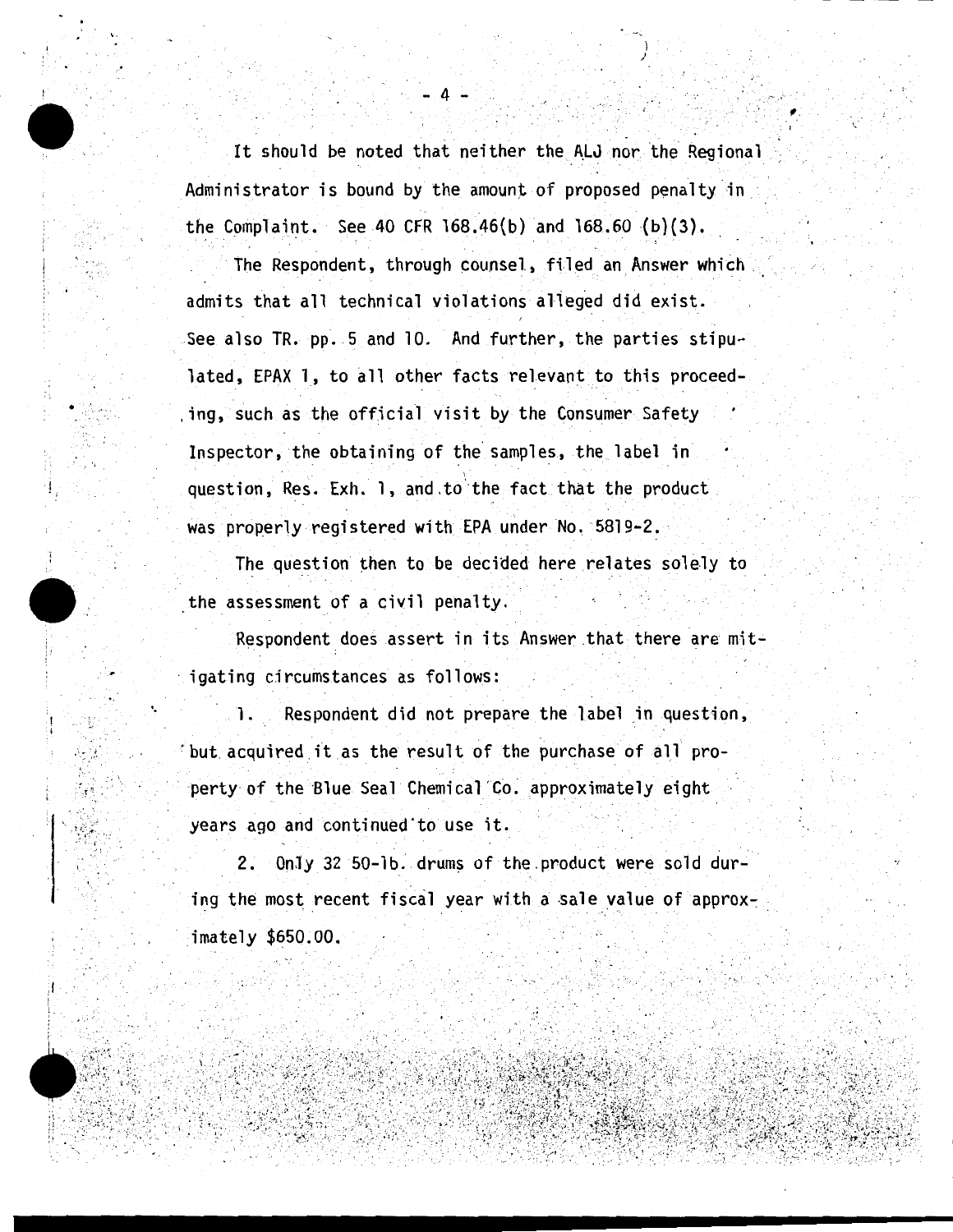3. The product was immediately withdrawn from sale and the remaining stock in 50-1b. drums was emptied from its containers upon notification of label deficiency.

The purchase and use of the product is limited to professionals only (plumbing wholesalers) as is stated on the label.

5. The product was not available for retail purchase by the general public and, in fact, the directions for use are appropriate for a journeyman or master plumber.

6. While the information required on the label is in technical violation of the Act, Respondent asserts it does set forth sufficient information to accomplish the Act's purpose; including ingredients, cautionary warnings, skull and crossbones and directions for use.

7. Even though the required information is not set forth on the front panel, the drum being 12" in diameter affords the purchaser or user a full view of the entire label.

The proceedings were conducted pursuant to the applicable Rules of Practice, 40 CFR 168.01 et seq. At my request, the parties, pursuant to Sec. 168.36(e) of the Rules, corresponded with me for the purpose of accomplishing some of the purposes of a prehearing conference (see Sec.  $168.36(a)$  of the Rules).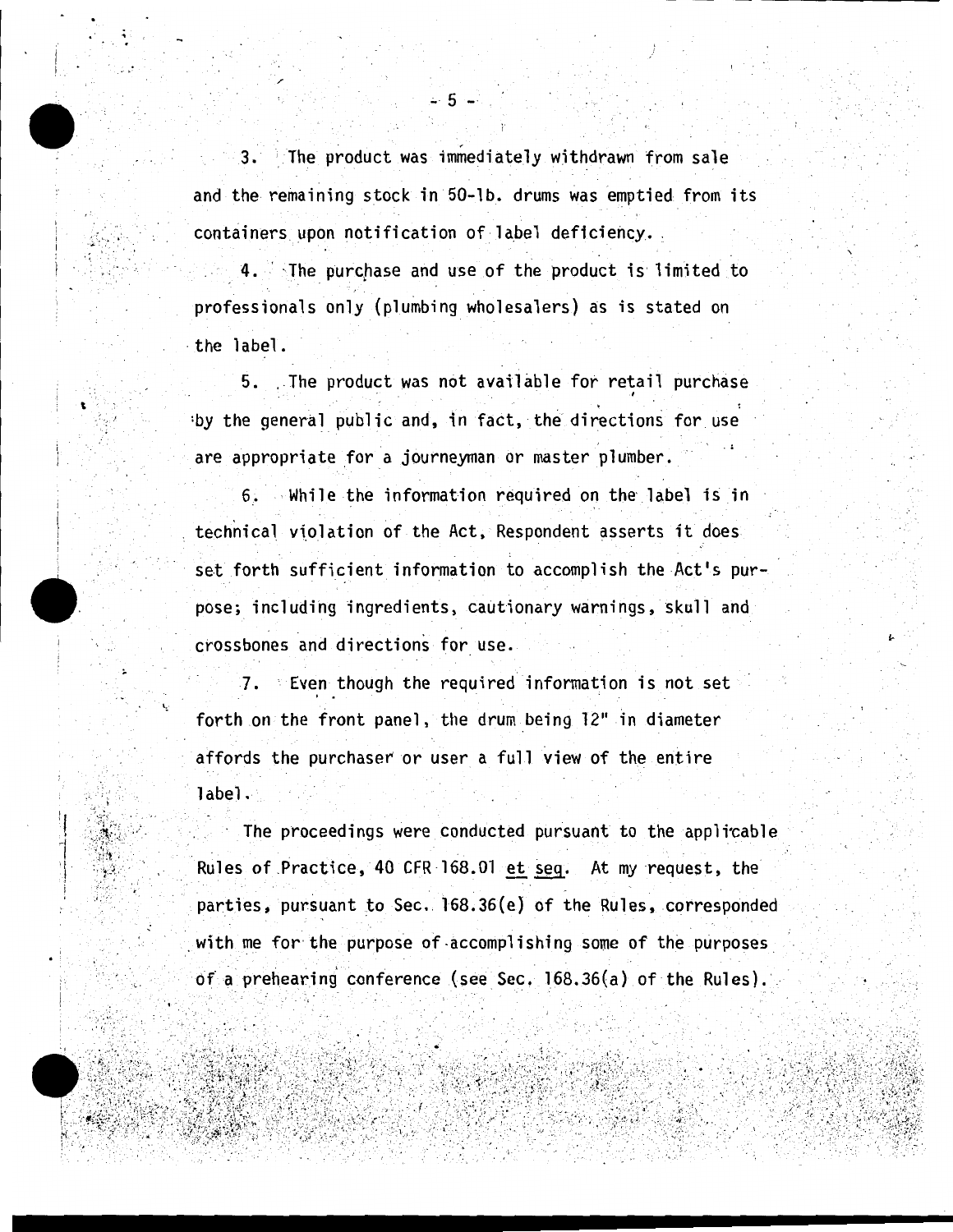A prehearing conference and a hearing were held in New York City on February 18, 1976. The Complainant was represented by Steven A. Dvorkin, Esq., of the legal staff of EPA, Region II, and the Respondent was represented by Bernard Furman, Esq.

The parties have filed briefs and reply briefs in support of proposed findings of facts, conclusions of law and order which I have carefully considered.

## Fingings of Fact

The Respondent is a corporation with its place of  $1.11$ business located at 1035 Belleville Turnpike, Kearney, New Its gross sales are approximately \$1,800,000 annually. Jersey.

On or about January 8, 1975, the Respondent held 2. for sale a quantity of pesticide called Blue Seal Root Raider at its establishment in Kearney, New Jersey.

3. A sample of the product (No. 117835) was collected in accordance with legal procedures by an employee of the Environmental Protection Agency on January 8, 1975.

 $4.$ The product was labeled in part "For sewers blocked or partially blocked with tree roots or other organic matter." The product is a "pesticide" within the meaning of Sec.  $2(u)$  $[7 \t{U.S.C. } 136(u)]$ , and is a "plant regulator" within the meaning of Sec.  $2(v)$  (7 U.S.C. 136(v)) of the Federal Insecticide, Fungicide, and Rodenticide Act.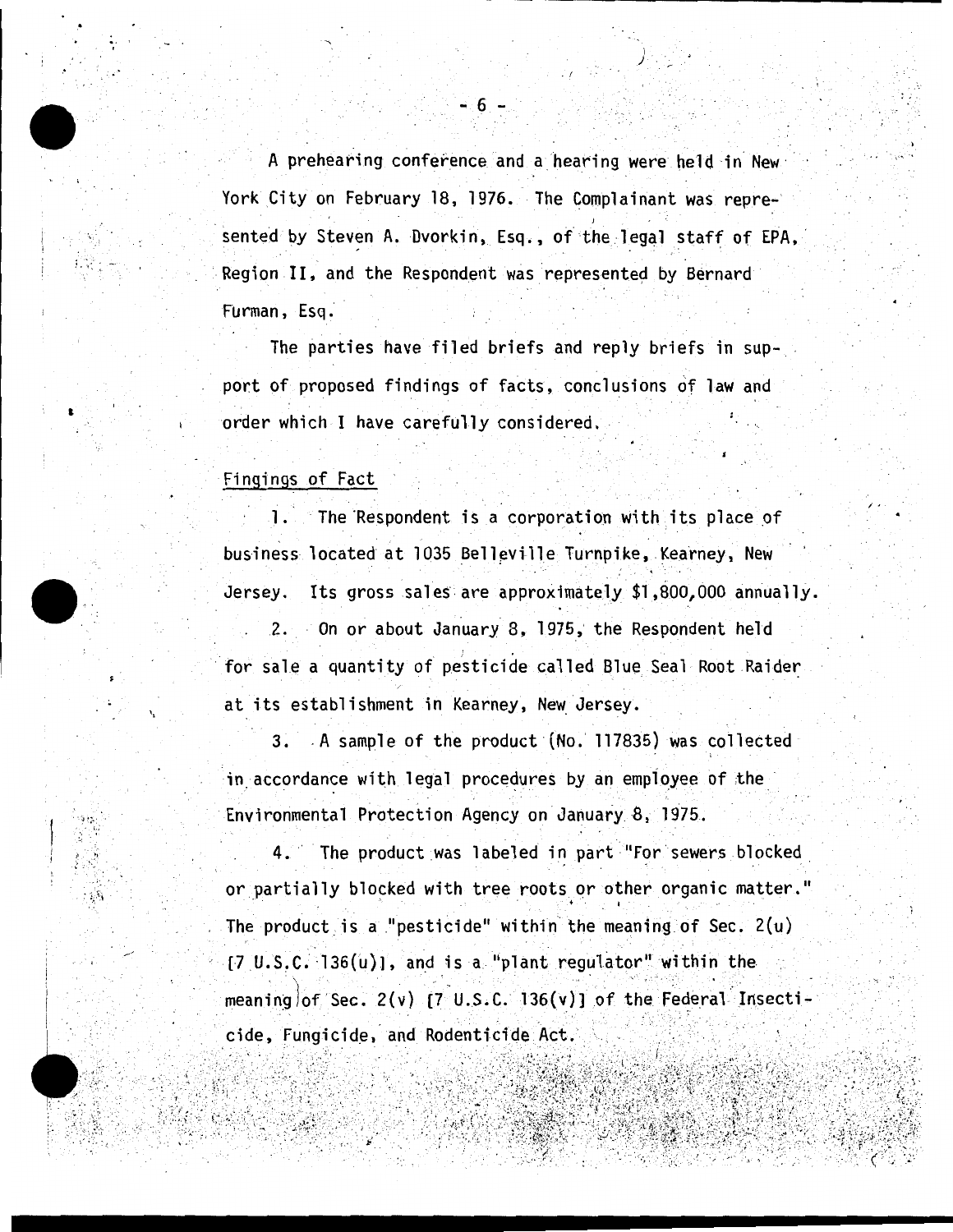5. The product was registered as required by Sec. 4 of the FIFRA, 7 U.S.C. 136(b), at the time it was held for sale. · .. . .' ..

6. The product's label did not contain an ingredient statement as required by Sec.  $2(q)(2)(A)$ .

7. The statement "Keep out of reach of children" appeared on the side panel of the product's label and not on the front panel as required by Sec.  $2(q)(1)(G)$ .

8. The signal word "Danger" did not appear on the label as required by Sec.  $2(q)(1)(G)$ .

9. The label did not bear the precautionary word "Poison'' on the front panel as required in connection with the products registration.  $40$  CFR 162.9(b).

10. The label did not bear the product's assigned registration number as required by Sec.  $2(q)(2)(C)$ .

11. for the .above mentioned violations, the Respondent is subject to a civil penalty under Sec.  $14(a)$  of the Federal Insecticide, Fungicide, and Rodenticide Act, as amended,  $7 \,$  U.S.C. 136 1(a).

12. Taking into consideration the size of Respondent's business, the effect on Respondent's ability to continue in business, and the gravity of the violation, it is determined that a penalty of \$1,000 is appropriate.

·-. . .

 $: \mathbb{R}^2 \rightarrow \mathbb{R}$ 

/

 $\cdot$  .  $\cdot$ 

•

 $\lceil$  .  $\mathbf{r}$  ·.

i  $\mathbb{R}^+$ r

 $\cdot$  .

 $\sim$  . ,  $\lambda$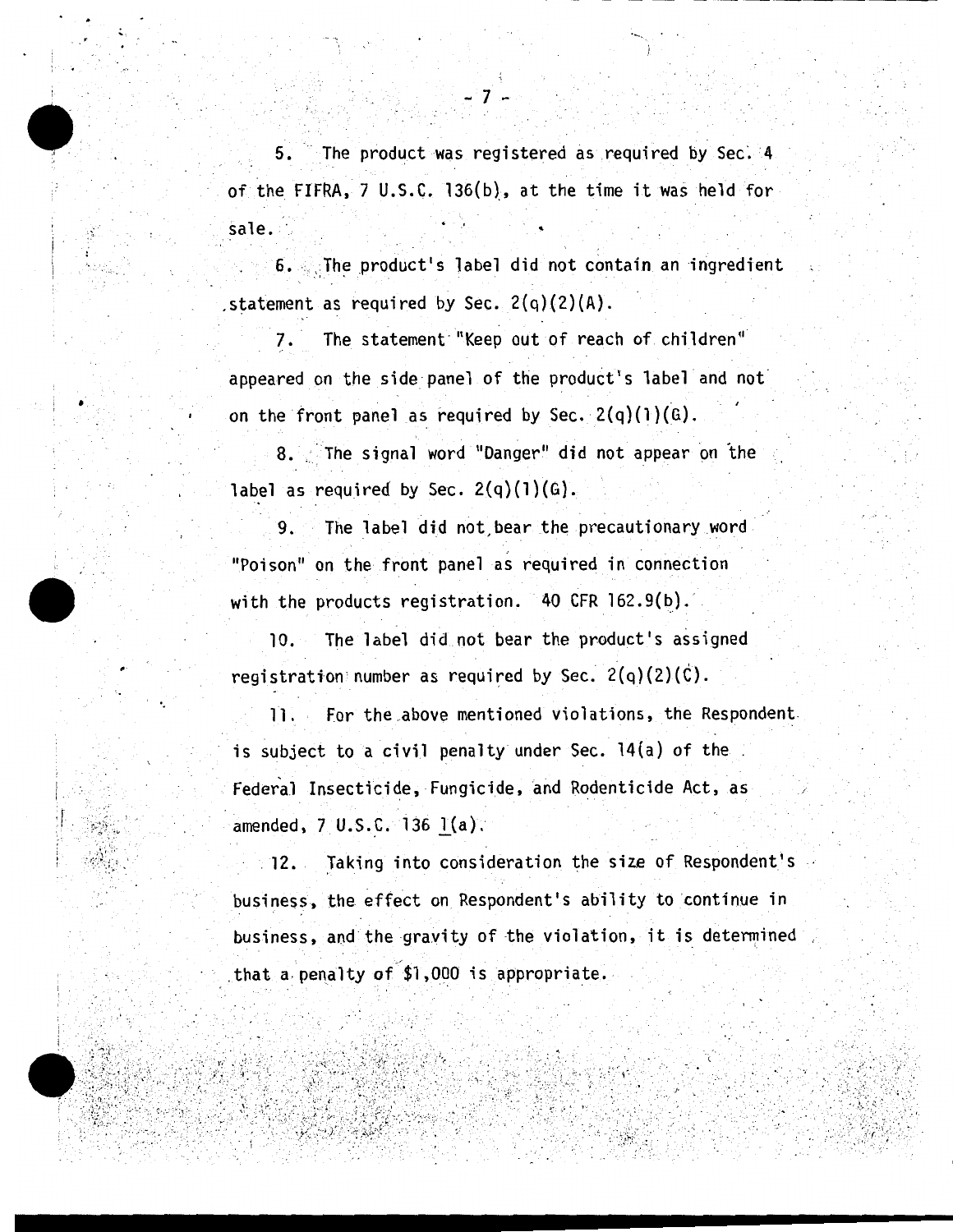# Discussion and Conclusions

Since the allegations and facts in this matter are undisputed, the case is reduced to a determination as to the amount of the civil penalty to be assessed.

In determining the appropriateness of the penalty the statute and regulations require that the following factors be considered: Size of Respondent's business; effect on Respondent's ability to continue in business; and gravity of the violation. In evaluating the gravity of the violation the regulations require that the following be considered: history of Respondent's compliance with the Act; and good faith or lack thereof.

The Respondent's gross sales in 1974 were approximately \$1,800,000. As to size of company, it falls into category V (annual gross sales exceeding a million dollars) as set forth in the Guidelines for the Assessment of Civil Penalties under FIFRA. (39 F.R. 27711, July 31, 1974).

The Respondent does not argue that its annual gross sales are not substantial (one million dollars or more) or that the imposition of a penalty in the proposed amount will effect its ability to continue in business. The Respondent argues, however, that the violation was minor and that no penalty should be imposed.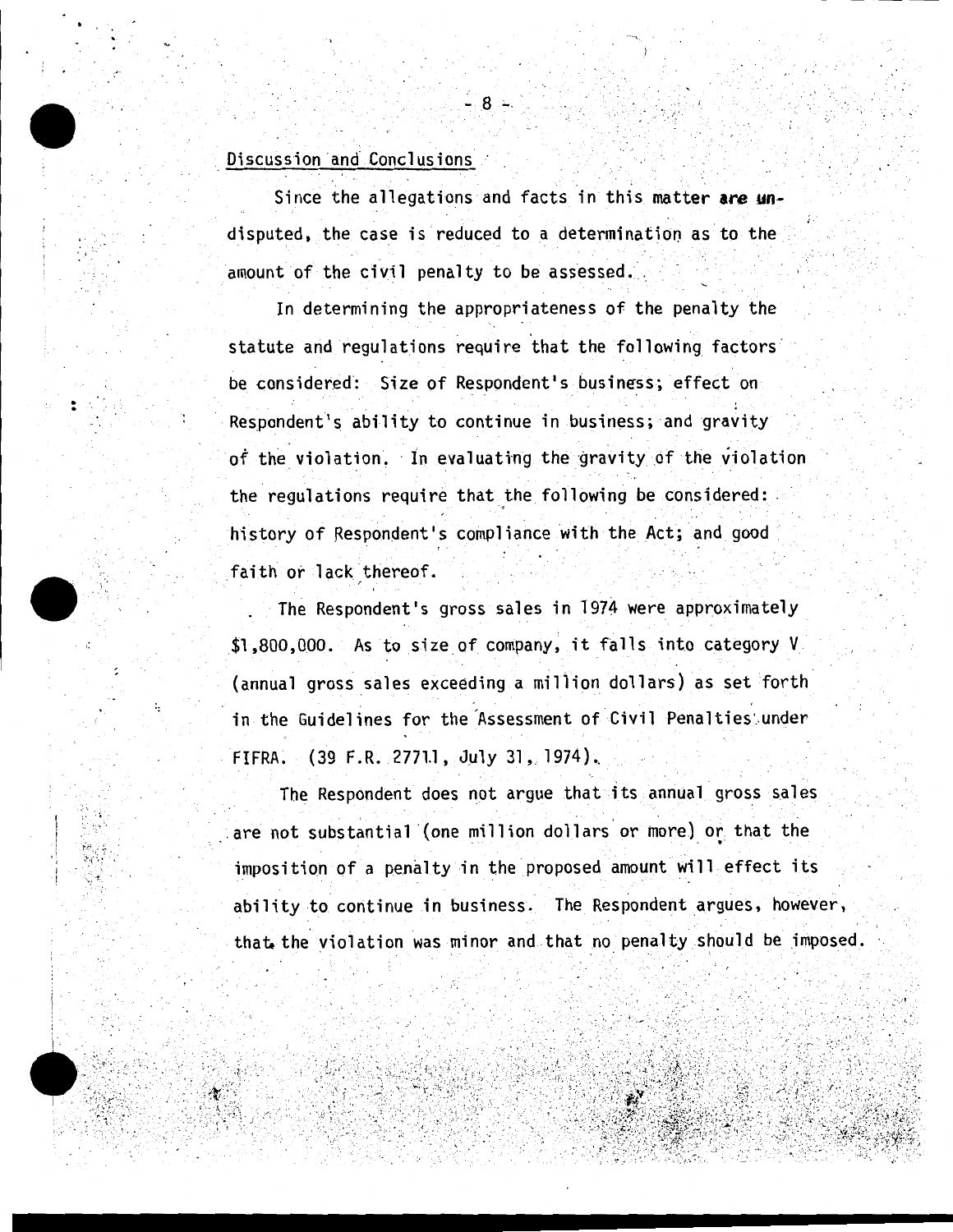It has been held in other cases under Sec. 14(a) that "gravity of the violation" should be considered from two aspects--gravity of harm and gravity of misconduct.

As to gravity of harm there should be considered the actual or potential harm or damage. including severity, that resulted or could result from the particular violation. . . .

As to gravity of misconduct, matters which may be properly considered include such elements as intention and attitude of respondent; knowledge of statutory and regulatory requirements; whether there was negligence and if so the degree thereof; position and degree of responsibility of those who performed the offending acts; mitigation and aggravating circumstances; history of compliance with the Act; and good faith or lack thereof.  $2/$ 

Respondent alleges that the marketing of the product with the deficient label affixed thereto was not a deliberate or intentional violation. That it was an oversight for which there is no explanation. TR. p. 48.

Approximately eight years ago Respondent purchased the assets of Blue Seal Chemical Company including their stock of labels to be used on the 50-1b. drums of Blue Seal Root Raider. Since sales of this product in this size container are so small, the need had not arisen to reorder a supply of these labels and hence, change the name appearing thereon from Blue Seal Chemical

Quoted from Initial Decision of ALJ In re Amvac Chemical Corporation, published in Notices of Judgment under FIFRA No. 1499, issue of June, 1975.

 $\overline{27}$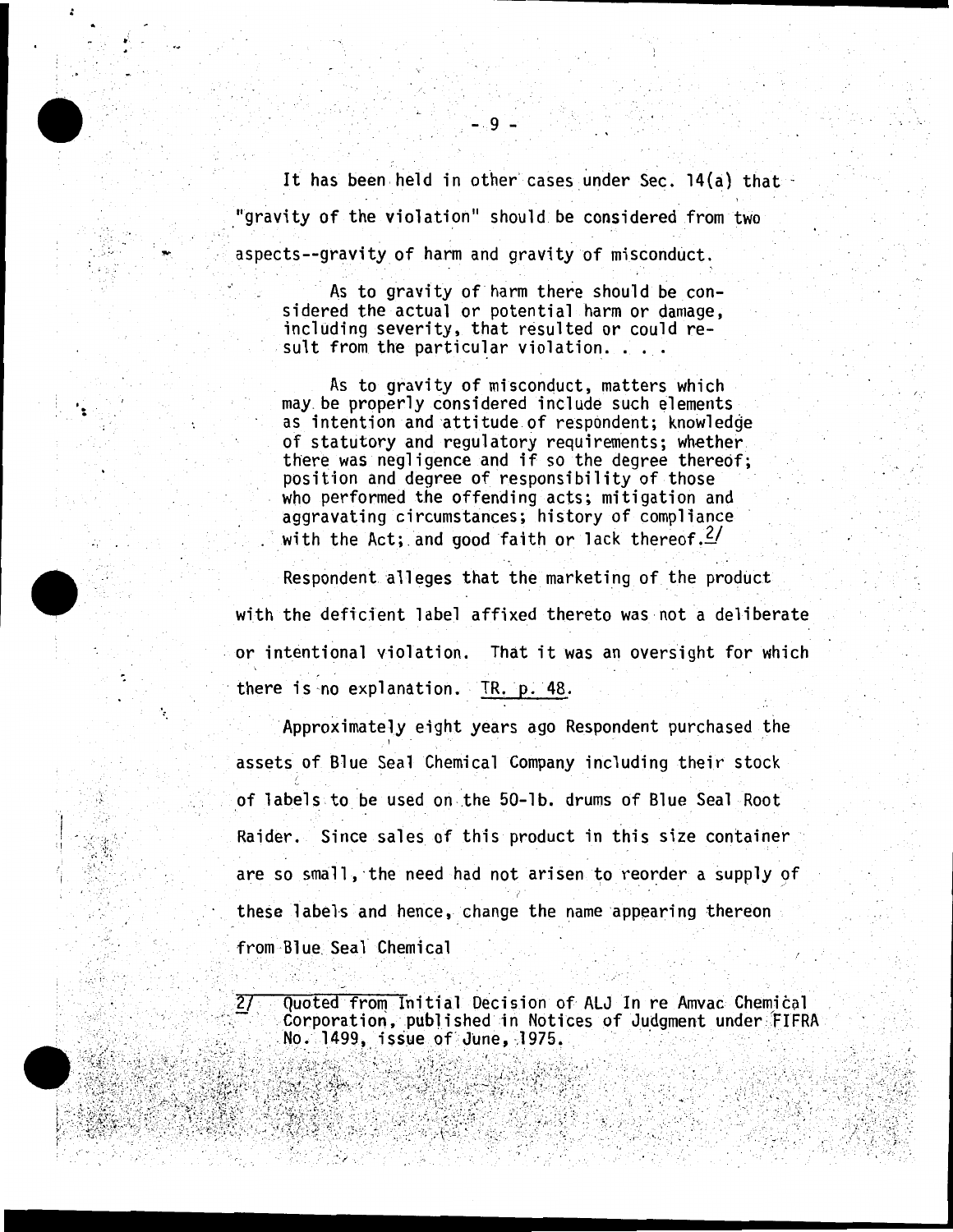Company to the name of the Respondent and to also review any other deficiencies which might have been apparent upon such a review. Having used these labels for six years without incident Respondent erroneously assumed all was in order.  $\frac{3}{2}$ 

As a mitigating circumstance and to show good faith the Respondent urges that immediately upon being notified that the label used was in violation of the Act, sales of the product were discontinued, all inventory of the product in 50-1b. drums was emptied from its containers to avoid accidental sale thereof and a new label was submitted to EPA for approval. Such action, while commendable, is not a mitigating factor since it was in the interest of Respondent and served its purpose of avoiding further prosecution.

As to gravity of harm there should be considered the actual or potential harm or damage, including severity, that resulted or could result from the particular violation.

Dr. Sandifer, one of two physicians who testified on behalf of Complainant, testified that severe harm and even death could result from a misuse of the product, the ingredient being 94% sodium hydroxide (lye). This fact was not disputed and, in fact, was agreed to by Respondent.

When the 5- and 20-pound supply of lithographed cans for  $3/\sqrt{2}$ the product was exhausted, Respondent submitted the labels with the name change to EPA for approval.

- 10 -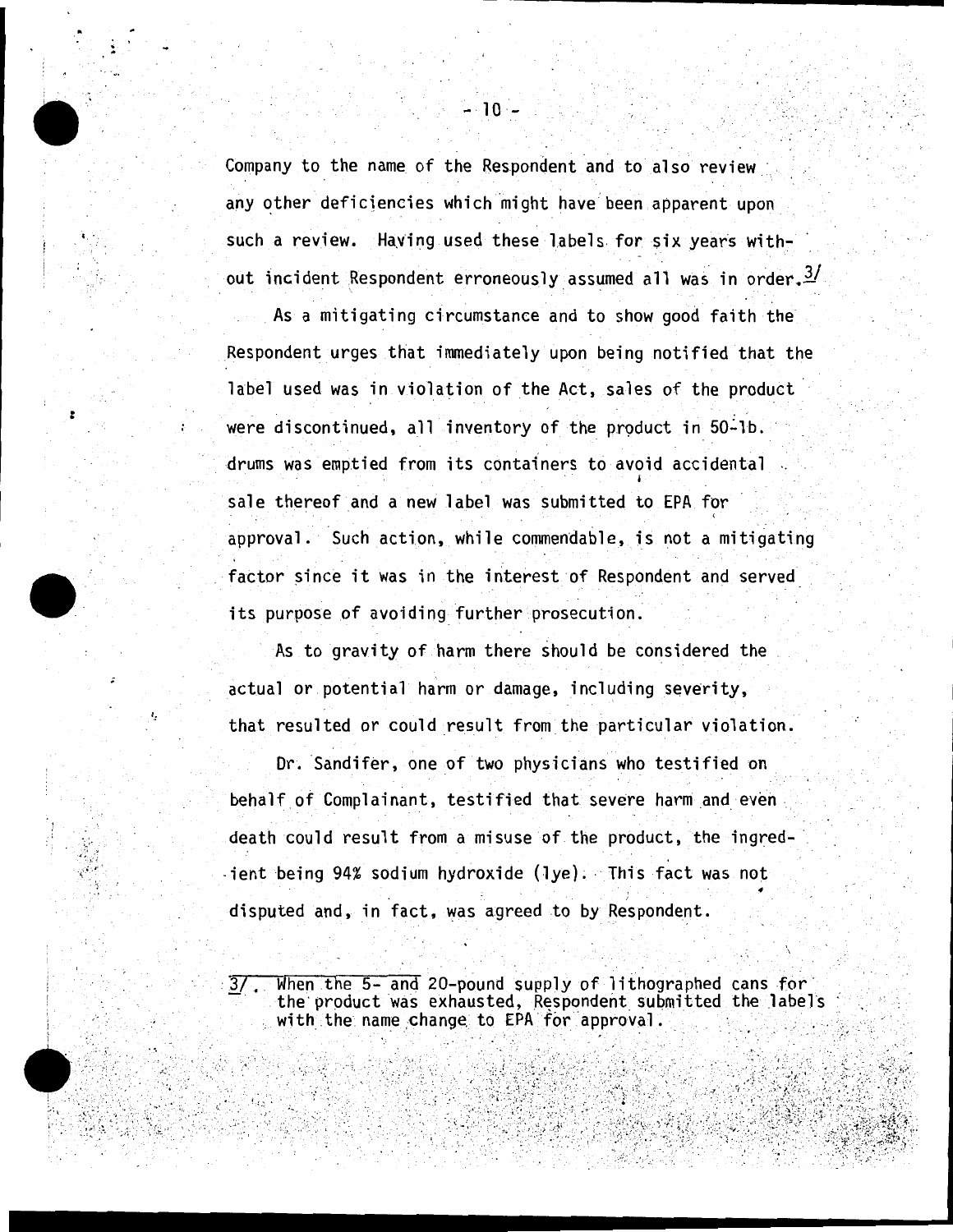Thus, it is apparent that there is potential harm from the misuse of the product.

One of the purposes of registration is to prevent the marketing of pesticides that have the potential of causing harm or injury and proof of actual harm or injury is not necessary in considering gravity of harm.

Neither of the two doctors testified as to any actual knowledge of injury due to misuse of the product here in question.

As to gravity of misconduct one of the factors to be considered is whether Respondent had knowledge of the requirements of the Act. The Respondent has acknowledged that it was aware of all registration requirements of the Act. TR. p. 62.

The Respondent may not have had any intention to violate the requirements of the statute in this instance, but intent to violate is not an element of the offense in a civil penalty proceeding. Cf. United States v. Dotterweich, 320 U.S. 277 (1943); United States v. Balint, 258 U.S. 250  $(1922)$ .

Other alleged mitigating factors relating to degree of misconduct, such as the fact that Respondent did not prepare the label, only 32 drums with a value of \$650.00 were sold and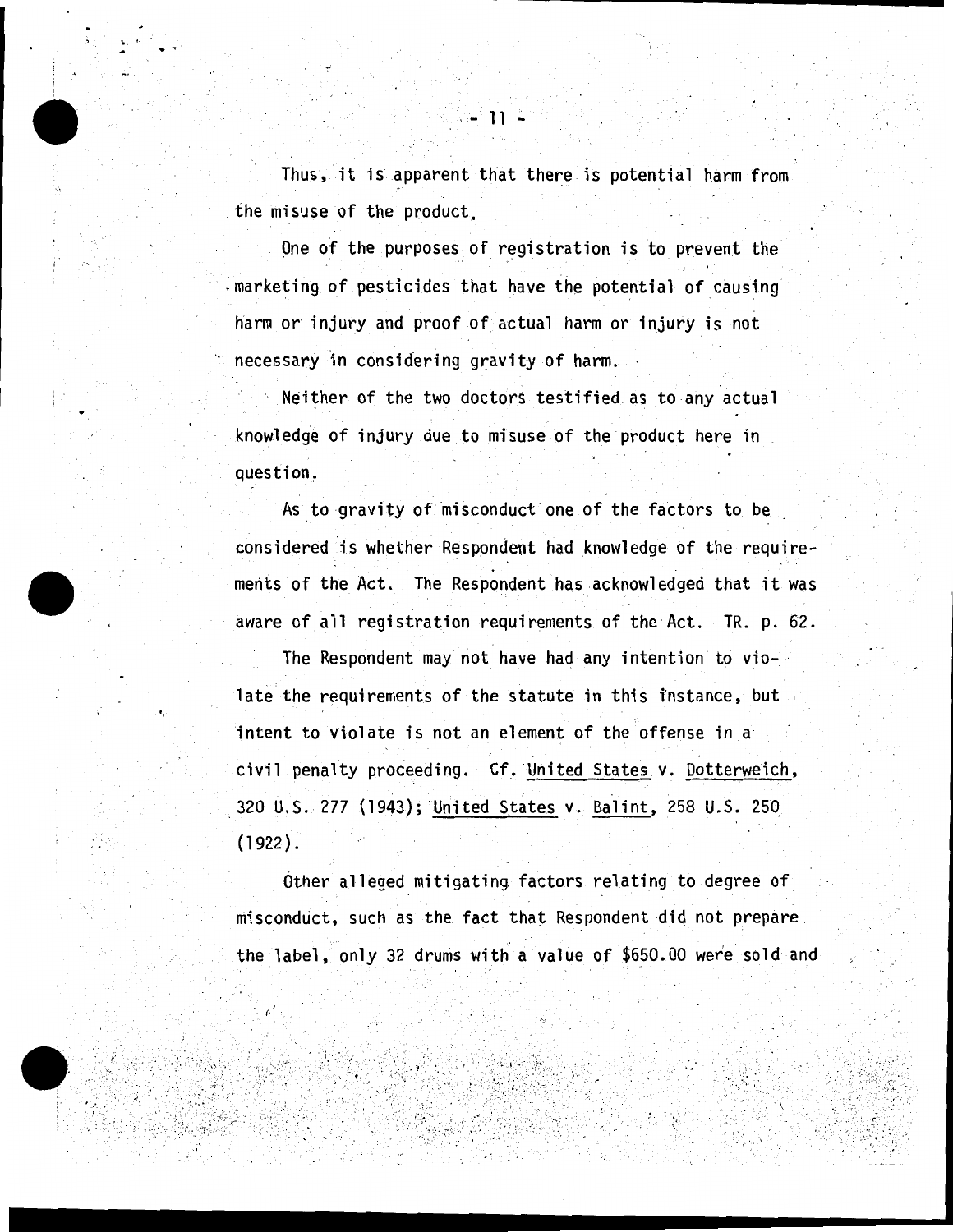that some cautionary information is set forth on the label even though not properly placed do not, in my opinion, serve to mitigate the violations charged.

Certain other factors do, however, in my opinion, serve to mitigate the degree of misconduct. The' Respondent has not in the past been the subject of even a warning notice from EPA. or its predecessor and the product was not available for retail purchase by the general public and was sold only to plumbing wholesalers with directions for use directed to journeymen or master plumbers.

 $\mathbf{r}_i^{\left(1\right)}$ 

):.

...

While the visibility of the entire contents of the label when placed on the 50-lb. drum measuring  $12$  inches in diameter is quite good, the regulations require the cautionary information and ingredient statement to be placed on the front panel. These are technical requirements which are, in my opinion, founded on solid reasoning.

While Respondent urges that the violations were not intentional, but mere oversight, I find that since it knew of the requirements of the Act its failure to review and revise the label in question constitutes negligence.

I have taken into account all of the factors that are required to be considered in determining the appropriateness of the penalty. I am of the view that the proposed penalty of  $$5,000.00$  is inappropriate and should be reduced to  $$1,000$ .